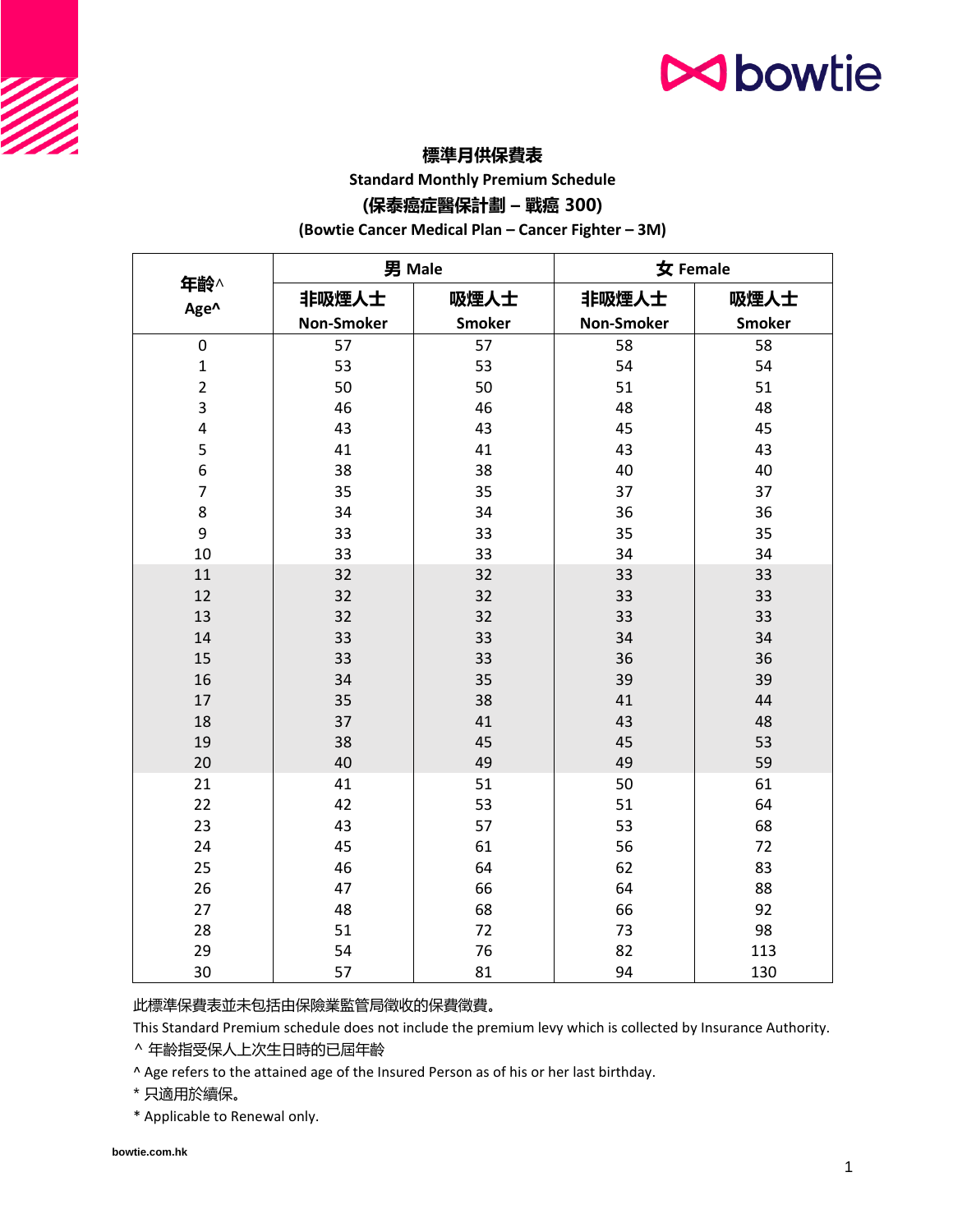## **N**bowtie

### **標準月供保費表**

**Standard Monthly Premium Schedule**

### **(保泰癌症醫保計劃 – 戰癌 300)**

**(Bowtie Cancer Medical Plan – Cancer Fighter – 3M)**

|             | 男 Male            |               | 女 Female          |               |
|-------------|-------------------|---------------|-------------------|---------------|
| 年齡^<br>Age^ | 非吸煙人士             | 吸煙人士          | 非吸煙人士             | 吸煙人士          |
|             | <b>Non-Smoker</b> | <b>Smoker</b> | <b>Non-Smoker</b> | <b>Smoker</b> |
| 31          | 61                | 87            | 99                | 138           |
| 32          | 65                | 94            | 107               | 146           |
| 33          | 71                | 103           | 117               | 163           |
| 34          | 77                | 112           | 133               | 183           |
| 35          | 80                | 118           | 161               | 228           |
| 36          | 86                | 127           | 181               | 257           |
| 37          | 92                | 136           | 196               | 278           |
| 38          | 102               | 151           | 212               | 300           |
| 39          | 112               | 167           | 231               | 331           |
| 40          | 121               | 181           | 263               | 374           |
| 41          | 126               | 188           | 279               | 397           |
| 42          | 130               | 194           | 295               | 420           |
| 43          | 138               | 207           | 316               | 451           |
| 44          | 145               | 218           | 326               | 465           |
| 45          | 159               | 264           | 336               | 504           |
| 46          | 165               | 279           | 355               | 553           |
| 47          | 169               | 291           | 374               | 604           |
| 48          | 184               | 324           | 387               | 647           |
| 49          | 197               | 353           | 400               | 693           |
| 50          | 216               | 395           | 408               | 730           |
| 51          | 238               | 442           | 442               | 771           |
| 52          | 255               | 490           | 464               | 814           |
| 53          | 282               | 540           | 484               | 843           |
| 54          | 309               | 603           | 500               | 873           |
| 55          | 345               | 677           | 512               | 901           |
| 56          | 372               | 755           | 528               | 935           |
| 57          | 404               | 823           | 548               | 955           |
| 58          | 441               | 935           | 560               | 1,006         |
| 59          | 491               | 1,050         | 586               | 1,057         |
| 60          | 574               | 1,127         | 605               | 1,095         |

此標準保費表並未包括由保險業監管局徵收的保費徵費。

This Standard Premium schedule does not include the premium levy which is collected by Insurance Authority.

^ 年齡指受保人上次生日時的已屆年齡

^ Age refers to the attained age of the Insured Person as of his or her last birthday.

\* 只適用於續保。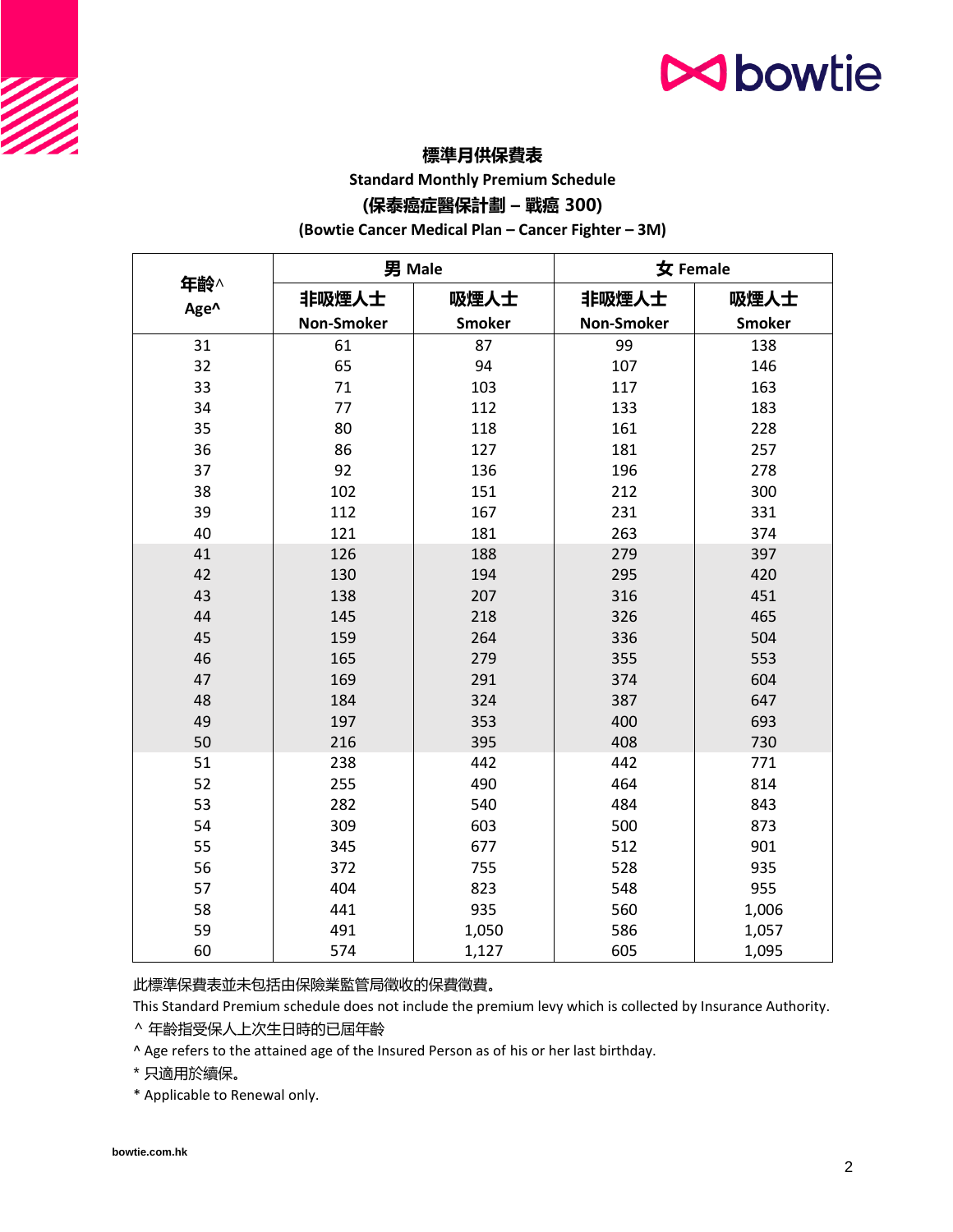# **N**bowtie

### **標準月供保費表**

**Standard Monthly Premium Schedule**

#### **(保泰癌症醫保計劃 – 戰癌 300)**

**(Bowtie Cancer Medical Plan – Cancer Fighter – 3M)**

|             | 男 Male            |               | 女 Female          |               |
|-------------|-------------------|---------------|-------------------|---------------|
| 年齡^<br>Age^ | 非吸煙人士             | 吸煙人士          | 非吸煙人士             | 吸煙人士          |
|             | <b>Non-Smoker</b> | <b>Smoker</b> | <b>Non-Smoker</b> | <b>Smoker</b> |
| 61          | 618               | 1,214         | 631               | 1,131         |
| 62          | 662               | 1,301         | 657               | 1,167         |
| 63          | 720               | 1,417         | 687               | 1,209         |
| 64          | 778               | 1,531         | 717               | 1,252         |
| 65          | 885               | 1,743         | 745               | 1,290         |
| 66*         | 947               | 1,849         | 766               | 1,326         |
| 67*         | 1,009             | 1,954         | 787               | 1,362         |
| 68*         | 1,065             | 2,045         | 810               | 1,400         |
| 69*         | 1,121             | 2,135         | 833               | 1,440         |
| $70*$       | 1,193             | 2,253         | 855               | 1,501         |
| $71*$       | 1,307             | 2,341         | 865               | 1,542         |
| $72*$       | 1,367             | 2,428         | 885               | 1,582         |
| $73*$       | 1,440             | 2,535         | 928               | 1,647         |
| $74*$       | 1,554             | 2,711         | 977               | 1,716         |
| $75*$       | 1,669             | 2,889         | 1,024             | 1,781         |
| 76*         | 1,746             | 2,955         | 1,066             | 1,833         |
| $77*$       | 1,825             | 3,018         | 1,107             | 1,882         |
| 78*         | 1,881             | 3,040         | 1,135             | 1,925         |
| 79*         | 1,939             | 3,061         | 1,162             | 1,957         |
| 80*         | 2,034             | 3,124         | 1,192             | 1,979         |
| $81*$       | 2,073             | 3,154         | 1,240             | 2,025         |
| $82*$       | 2,122             | 3,184         | 1,279             | 2,048         |
| 83*         | 2,138             | 3,197         | 1,307             | 2,057         |
| 84*         | 2,142             | 3,216         | 1,322             | 2,063         |
| 85*         | 2,145             | 3,218         | 1,335             | 2,067         |
| 86*         | 2,160             | 3,220         | 1,341             | 2,070         |
| $87*$       | 2,178             | 3,222         | 1,346             | 2,079         |
| 88*         | 2,196             | 3,227         | 1,355             | 2,089         |
| 89*         | 2,215             | 3,233         | 1,366             | 2,101         |
| $90*$       | 2,236             | 3,240         | 1,378             | 2,117         |

此標準保費表並未包括由保險業監管局徵收的保費徵費。

This Standard Premium schedule does not include the premium levy which is collected by Insurance Authority.

^ 年齡指受保人上次生日時的已屆年齡

^ Age refers to the attained age of the Insured Person as of his or her last birthday.

\* 只適用於續保。